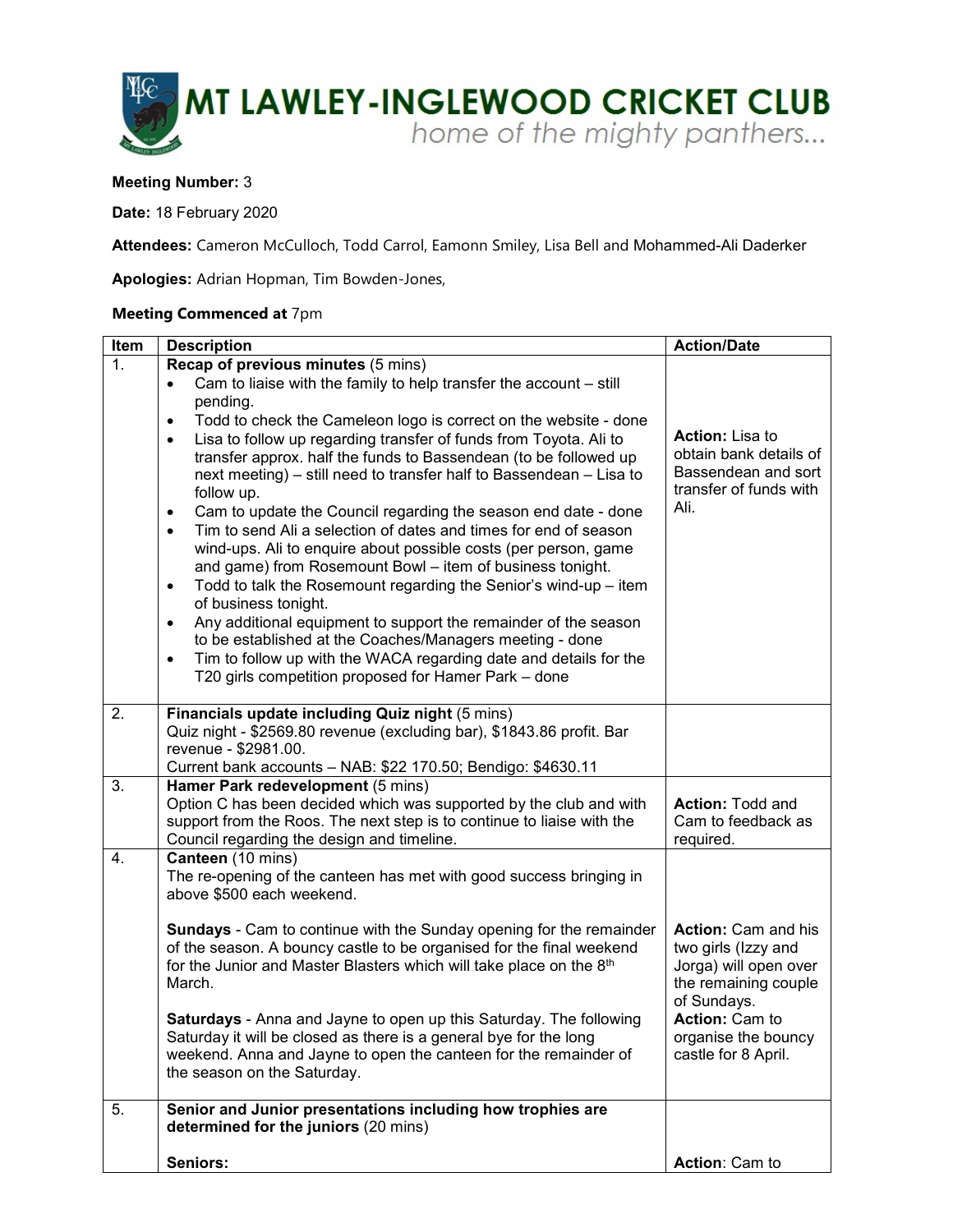|    | Rosemount have no space available on the proposed dates. It was<br>proposed that the wind-up take place at the clubrooms for the Saturday<br>18th April.                                                                                                                                                                                                                                                                                                                                                                                                                                                                                                                                                                                                                                                                                                                                                           | check with the footy<br>club to secure the<br>club rooms.<br><b>Action: Todd to</b><br>check back with the<br>Rosemount                                         |
|----|--------------------------------------------------------------------------------------------------------------------------------------------------------------------------------------------------------------------------------------------------------------------------------------------------------------------------------------------------------------------------------------------------------------------------------------------------------------------------------------------------------------------------------------------------------------------------------------------------------------------------------------------------------------------------------------------------------------------------------------------------------------------------------------------------------------------------------------------------------------------------------------------------------------------|-----------------------------------------------------------------------------------------------------------------------------------------------------------------|
|    | Junior competitions:<br>Master Blasters - batting in full kit on the last Sunday 8 March. Wind-<br>up for Juniors blasters and Master Blasters - 15 <sup>th</sup> March.<br>Juniors (10s, U11s girls, 12s, 13s and U14s, U15 girls) - 21st March.                                                                                                                                                                                                                                                                                                                                                                                                                                                                                                                                                                                                                                                                  | <b>Action: Tim and</b><br>Todd to check that<br>kits are available for<br>the players.<br><b>Action: Ali to check</b><br>availability and<br>costings from AMF. |
|    | <b>Trophies and certificates:</b>                                                                                                                                                                                                                                                                                                                                                                                                                                                                                                                                                                                                                                                                                                                                                                                                                                                                                  |                                                                                                                                                                 |
|    | Last year monies spent on trophies were as follows: Seniors: \$681;<br>Juniors: \$1294 and CJCA: \$1716. This year the awards will be as<br>follows:<br>Certificate only: Juniors and Master Blasters<br>$\bullet$<br>Small trophy: U10s and U12s boys with stats. U11 and U15 girls<br>with stats and to mark the first girl's teams for our club.<br>Special trophies to be awarded to anyone achieving:<br>$\bullet$<br>5 wickets in one game<br>$\circ$<br>50 runs in one game<br>$\circ$<br>Hat trick<br>$\circ$<br>For each of the following teams (U10s, U12s, U13s and U14s) a<br>$\bullet$<br>trophy to be awarded as follows:<br>Highest runs;<br>$\circ$<br>Most wickets;<br>$\circ$<br><b>Coaches Award</b><br>$\circ$<br>Cricketer of the Year.<br>$\circ$<br>Heinz and Betty Lohrmann - Junior Club Champion Award, a<br>$\bullet$<br>perpetual award. Main trophy/Shield with small trophy to keep. | <b>Action: Tim to</b><br>coordinate the<br>certificates.<br><b>Action:</b> Ali to obtain<br>quote for trophies<br>and timeline for<br>engraving.                |
|    | Rising Pantherette - Best all round girl in the club. Main Trophy (in<br>clubroom), small trophy to keep.                                                                                                                                                                                                                                                                                                                                                                                                                                                                                                                                                                                                                                                                                                                                                                                                          |                                                                                                                                                                 |
| 6. | <b>General business (5 mins)</b><br>Cam - Discussed approaching the City of Stirling to see if they will<br>fund the re-carpeting of our five cricket nets.                                                                                                                                                                                                                                                                                                                                                                                                                                                                                                                                                                                                                                                                                                                                                        | <b>Action: Cam to</b><br>approach the Council<br>to see if they will do<br>it.                                                                                  |
|    | Cam - Containers for change. Good Sammy's have approached the<br>club for a partnership. It was proposed to have stations available and<br>to donate all profits to the charity.                                                                                                                                                                                                                                                                                                                                                                                                                                                                                                                                                                                                                                                                                                                                   | <b>Action: Angelina</b><br>Bowden-Jones to<br>coordinate the<br>application for the                                                                             |
|    | Cam – It appears that helmets will be compulsory next year for most<br>clubs. Some discussion about when and if helmets will become<br>compulsory. It was proposed to make helmets compulsory from next<br>season as it is considered inevitable that helmets will be made<br>compulsory in the near future across all competitions.                                                                                                                                                                                                                                                                                                                                                                                                                                                                                                                                                                               | Containers for<br>Change with<br>assistance from<br>Cam.                                                                                                        |
|    | Todd - AGM date? Proposed Wednesday 22 <sup>nd</sup> April 2020.                                                                                                                                                                                                                                                                                                                                                                                                                                                                                                                                                                                                                                                                                                                                                                                                                                                   | <b>Action: Todd and</b><br>Cam to investigate<br>possible funding<br>opportunities to<br>support the purchase<br>of helmets in the<br>future.                   |
|    |                                                                                                                                                                                                                                                                                                                                                                                                                                                                                                                                                                                                                                                                                                                                                                                                                                                                                                                    | Action: Cam to sort<br>out venue for the<br>AGM with the football                                                                                               |